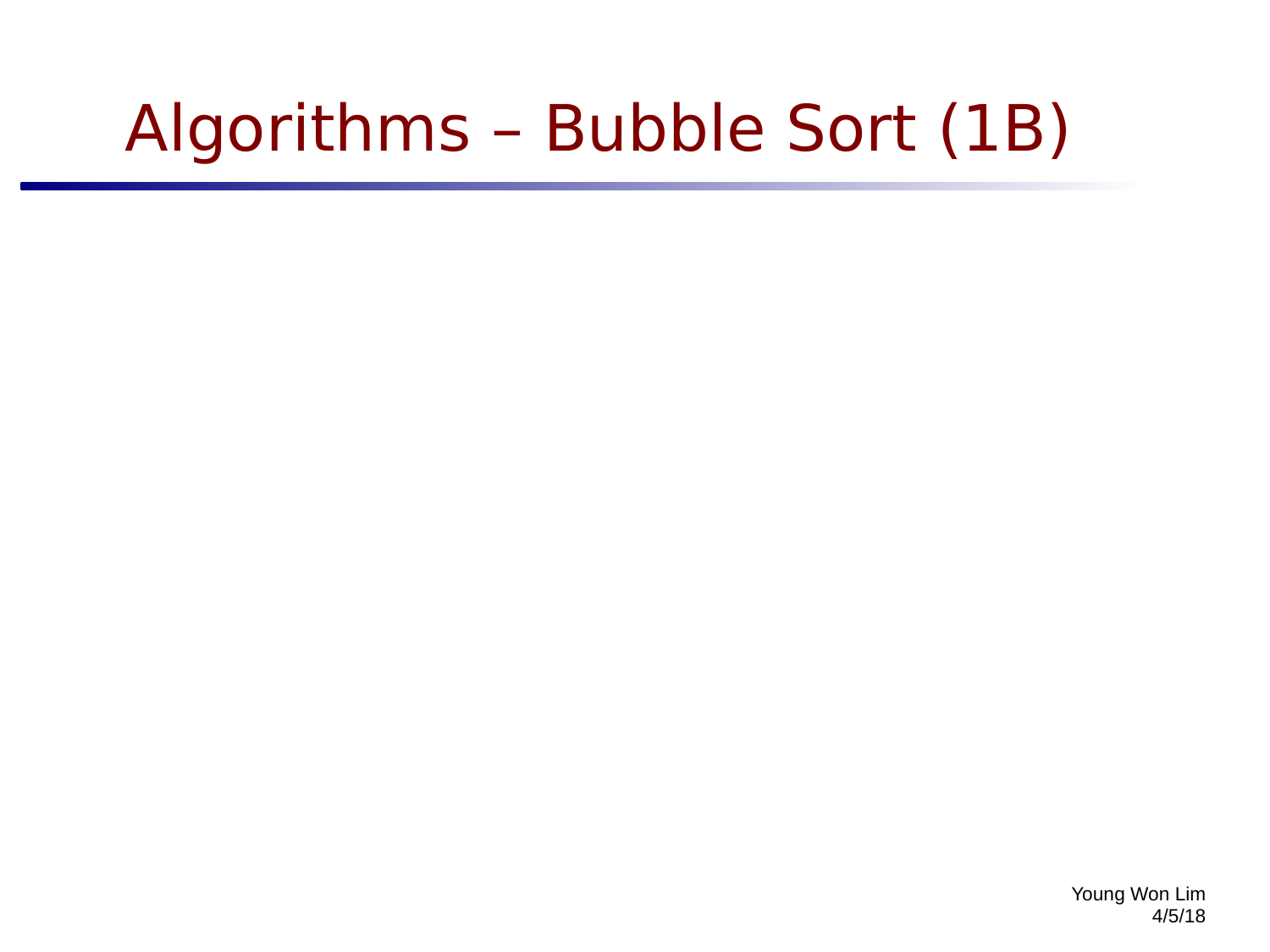Copyright (c) 2017 – 2018 Young W. Lim.

 Permission is granted to copy, distribute and/or modify this document under the terms of the GNU Free Documentation License, Version 1.2 or any later version published by the Free Software Foundation; with no Invariant Sections, no Front-Cover Texts, and no Back-Cover Texts. A copy of the license is included in the section entitled "GNU Free Documentation License".

Please send corrections (or suggestions) to [youngwlim@hotmail.com](mailto:youngwlim@hotmail.com).

This document was produced by using LibreOffice and Octave.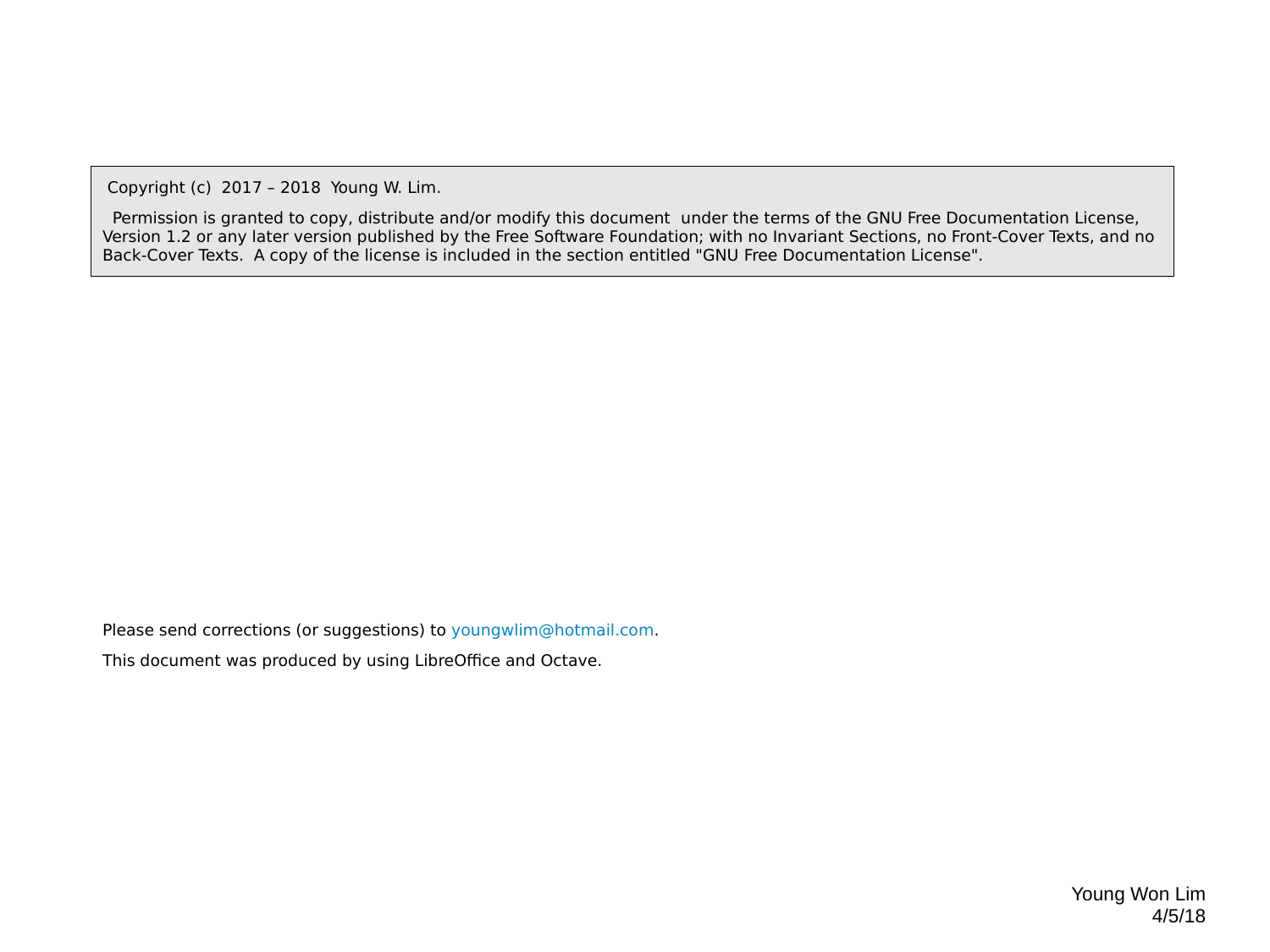```
procedure bubblesort(a_1, \ldots, a_n: real numbers with n \ge 2)
for i := 1 to n-1 <b>or  <b>to 
                      \mathsf{if} \; \mathsf{a} \mathsf{ }_ \mathsf{ s } \mathsf{ a } _{ \mathsf{ j } +1 } then interchange \mathsf{ a } \mathsf{ }_ \mathsf{ i } and \mathsf{ a } \mathsf{ }_{ \mathsf{ j } +1 }{\mathsf{a}_{\scriptscriptstyle 1}, ..., \mathsf{a}_{\scriptscriptstyle \sf n} is in increasing order}
```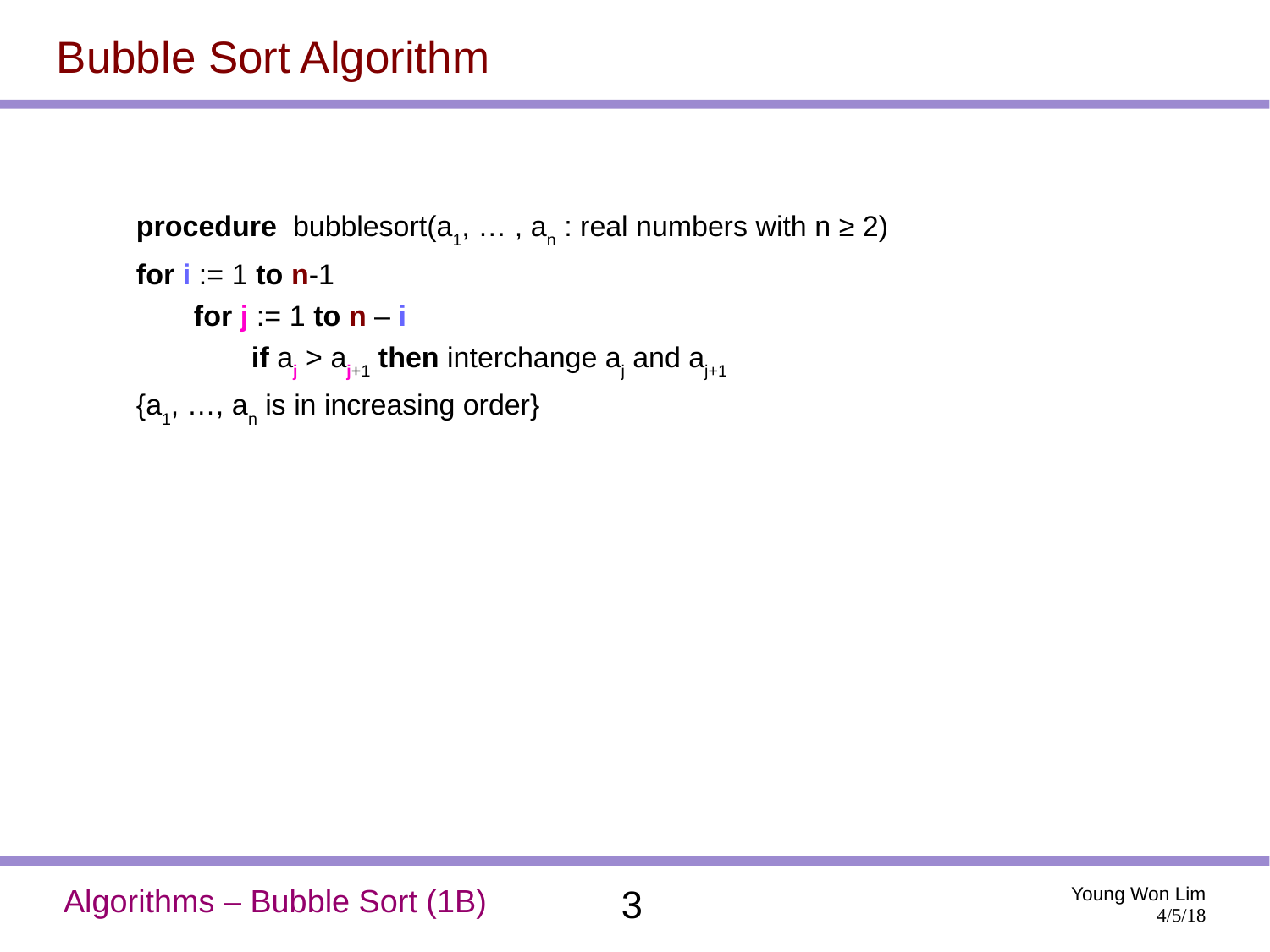#### Nested loop iterations



**for**  $i = 1$  **to**  $n-1$ **for**  $\mathbf{j} := 1$  **to**  $\mathbf{n} - \mathbf{i}$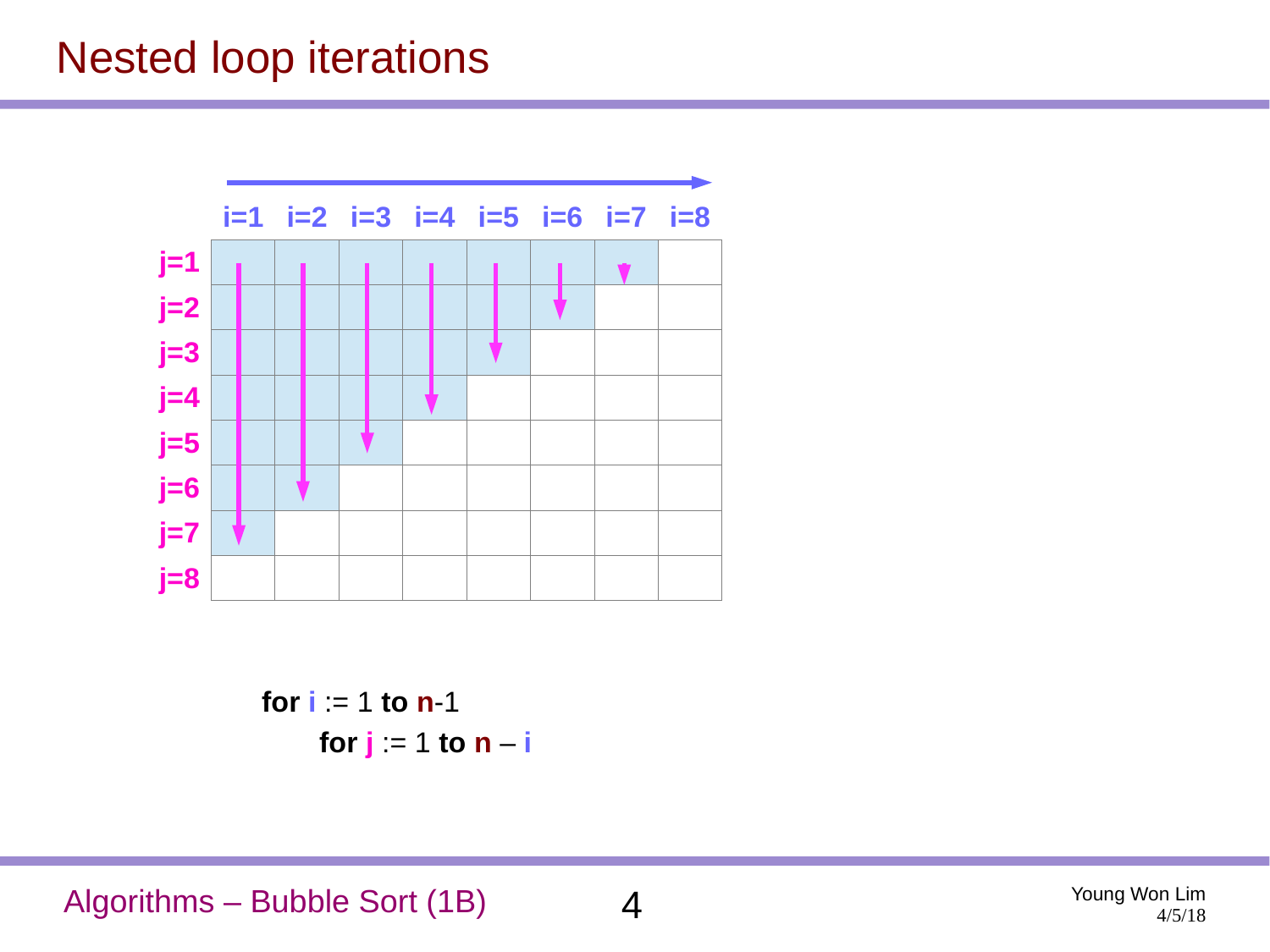## Input and Ouput



 $\mathsf{a}_{\scriptscriptstyle{1}}$ ,  $\dots$  ,  $\mathsf{a}_{\scriptscriptstyle{\mathsf{n}}}$  : real numbers with  $n \geq 2$ 

{ $\mathsf{a}_{\scriptscriptstyle 1}$ , ...,  $\mathsf{a}_{\scriptscriptstyle \sf n}$  is in increasing order}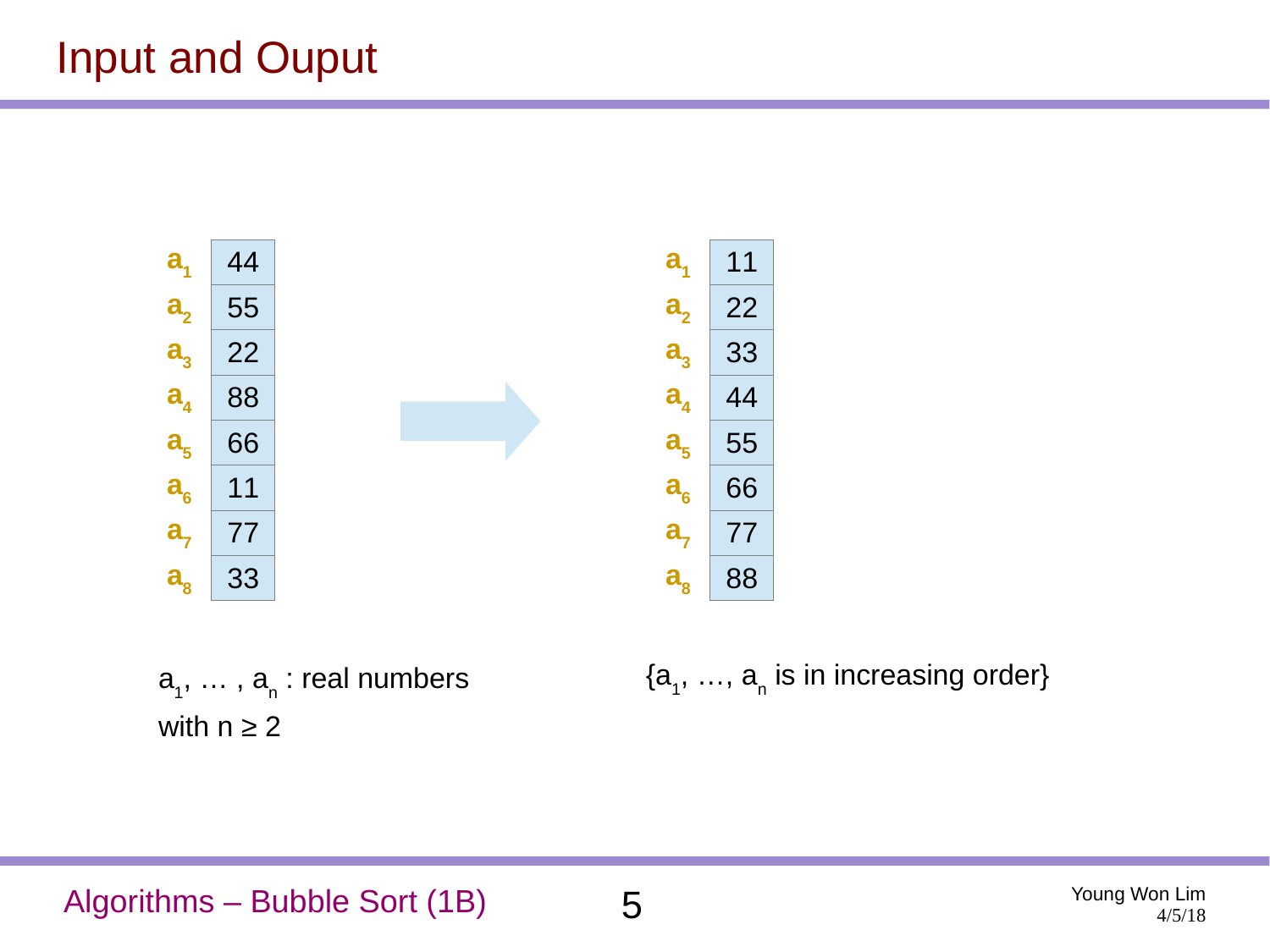

**for**  $\mathbf{i}$  := 1 **to**  $\mathbf{n}$ -1 **for**  $\mathbf{j} = 1$  **to**  $\mathbf{n} - \mathbf{i}$  $\mathbf{i}$ f a $_\mathbf{j}$  >  $\mathbf{a}_{_\mathbf{j+1}}$  **then** interchange  $\mathbf{a}_{_\mathbf{j}}$  and  $\mathbf{a}_{_\mathbf{j+1}}$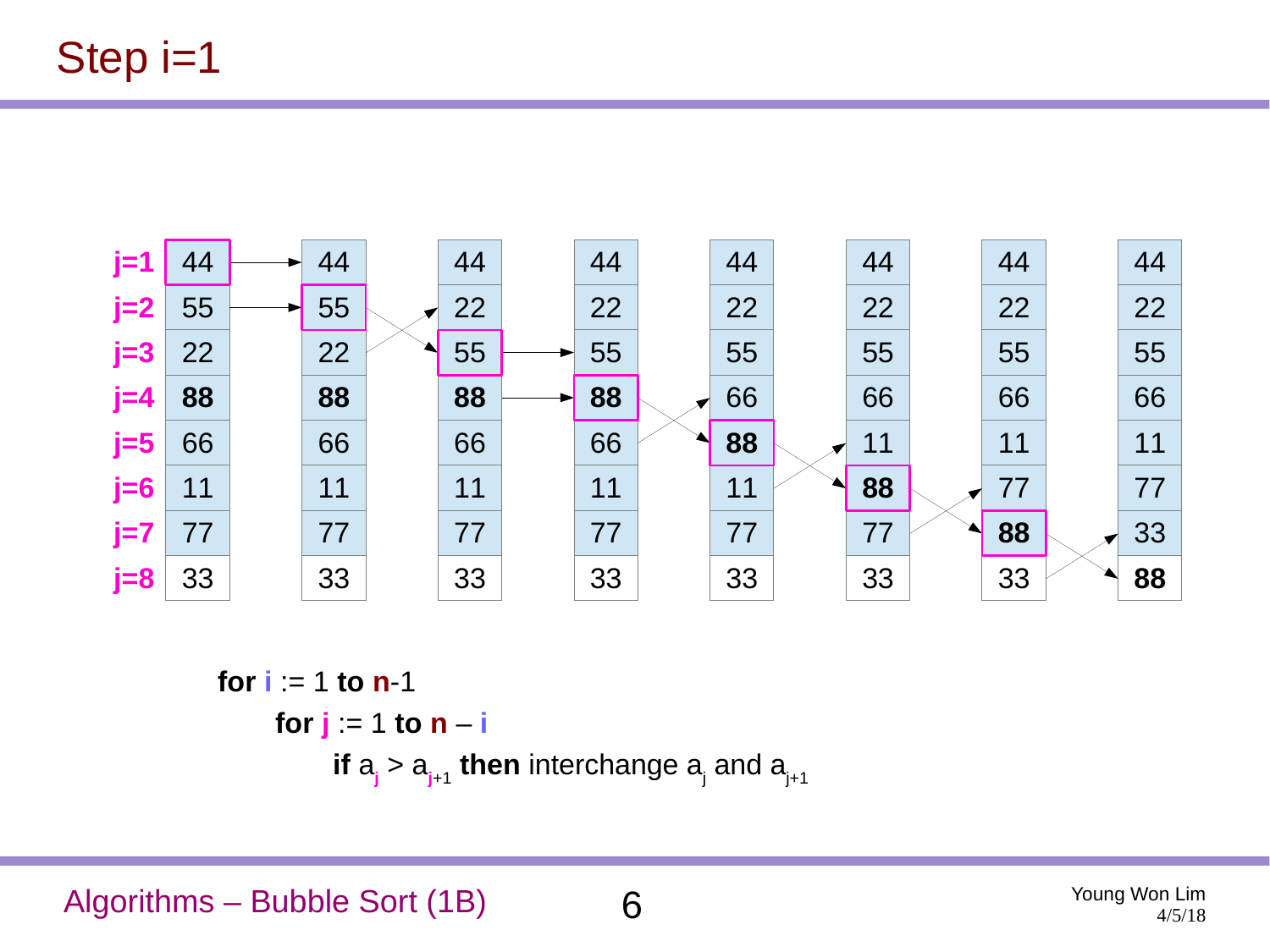

**for**  $\mathbf{i}$  := 1 **to**  $\mathbf{n}$ -1 **for**  $\mathbf{j} = 1$  **to**  $\mathbf{n} - \mathbf{i}$  $\mathbf{i}$ f a $_\mathbf{j}$  >  $\mathbf{a}_{_\mathbf{j+1}}$  **then** interchange  $\mathbf{a}_{_\mathbf{j}}$  and  $\mathbf{a}_{_\mathbf{j+1}}$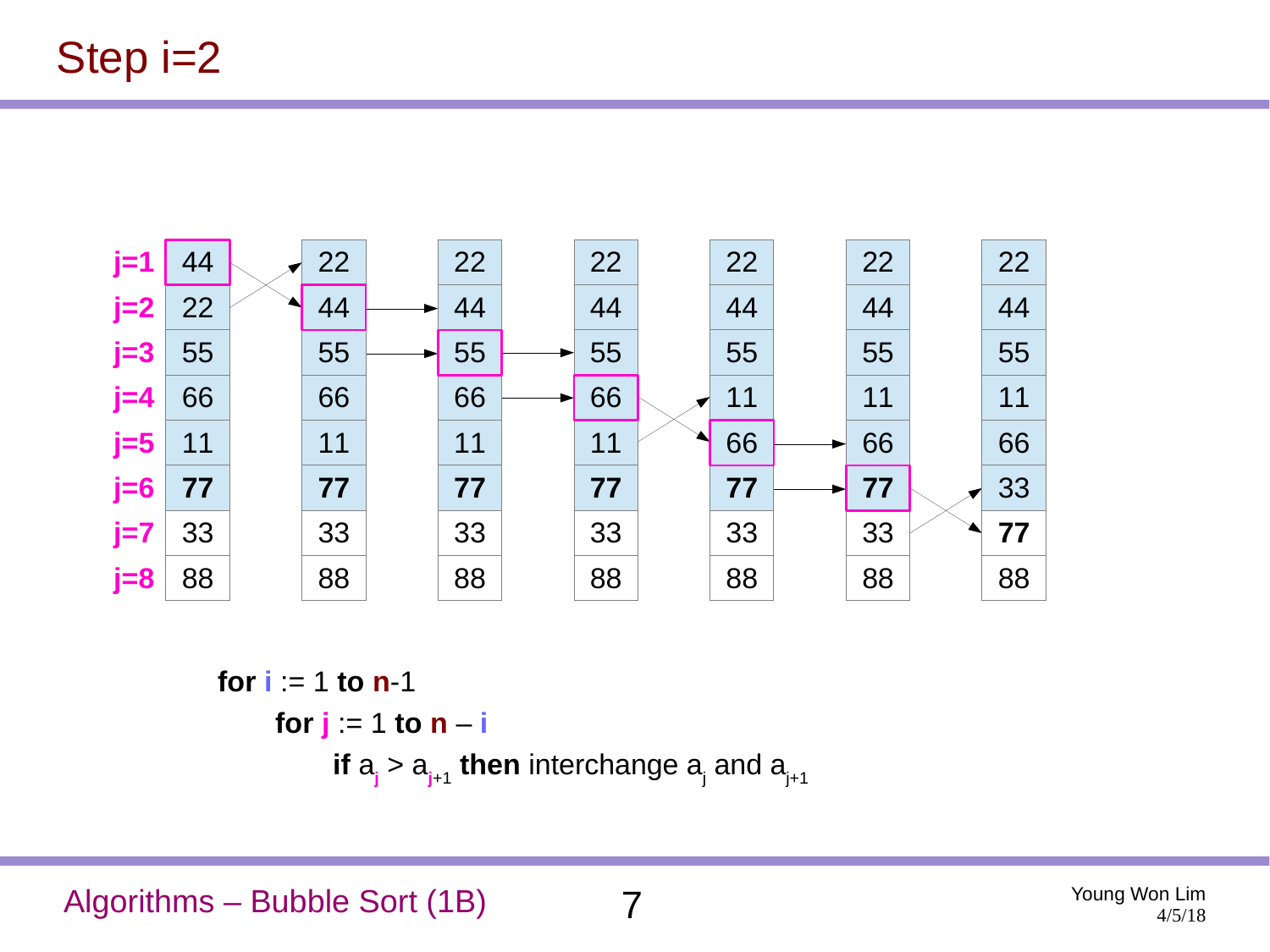

**for**  $\mathbf{i}$  := 1 **to**  $\mathbf{n}$ -1  $$  $\mathbf{i}$ f a $_\mathbf{j}$  >  $\mathbf{a}_{_\mathbf{j+1}}$  **then** interchange  $\mathbf{a}_{_\mathbf{j}}$  and  $\mathbf{a}_{_\mathbf{j+1}}$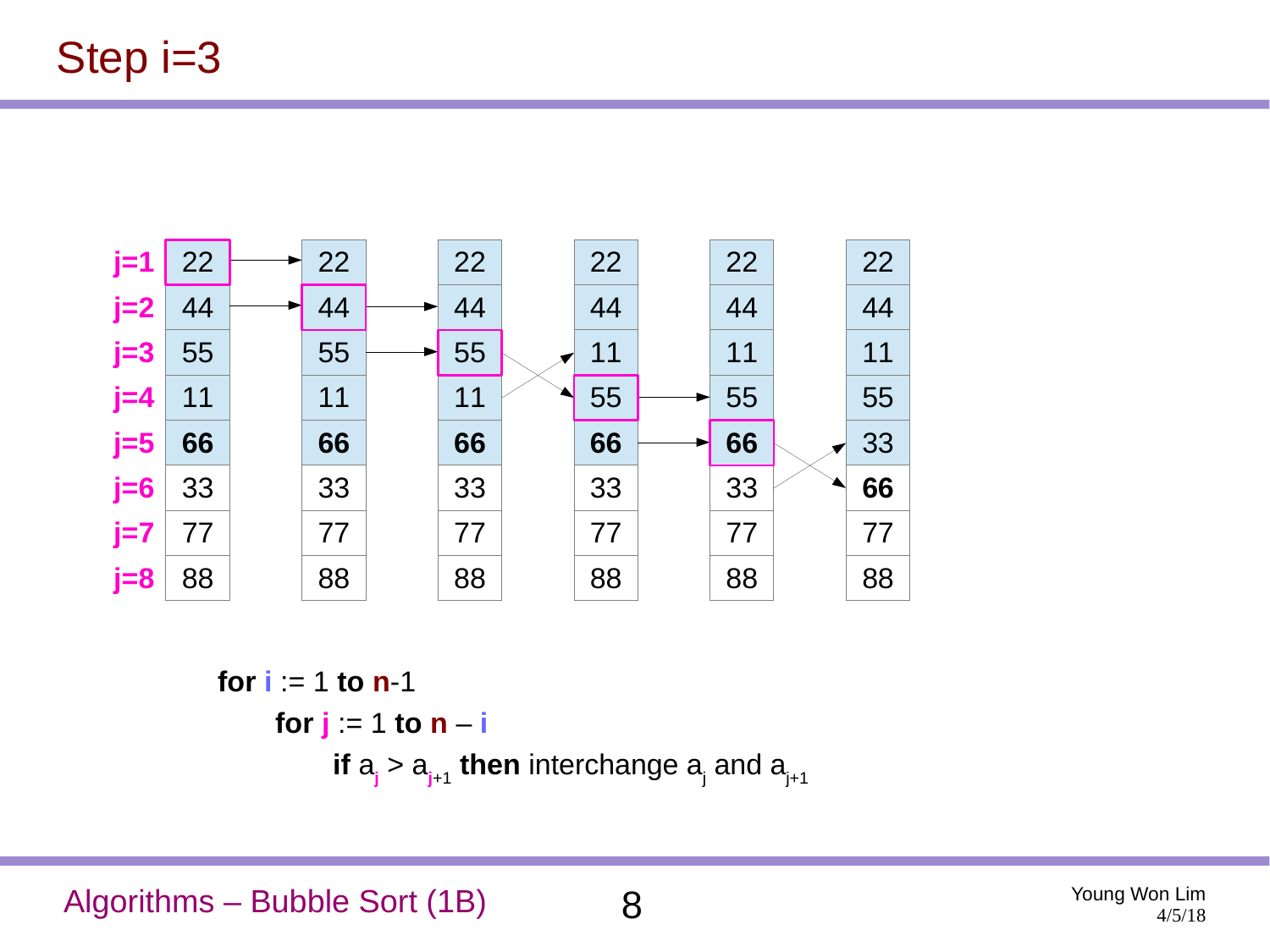

**for**  $i = 1$  **to**  $n-1$ **for**  $\mathbf{j} = 1$  **to**  $\mathbf{n} - \mathbf{i}$  $\mathbf{i}$ f a $_\mathbf{j}$  >  $\mathbf{a}_{_\mathbf{j+1}}$  **then** interchange  $\mathbf{a}_{_\mathbf{j}}$  and  $\mathbf{a}_{_\mathbf{j+1}}$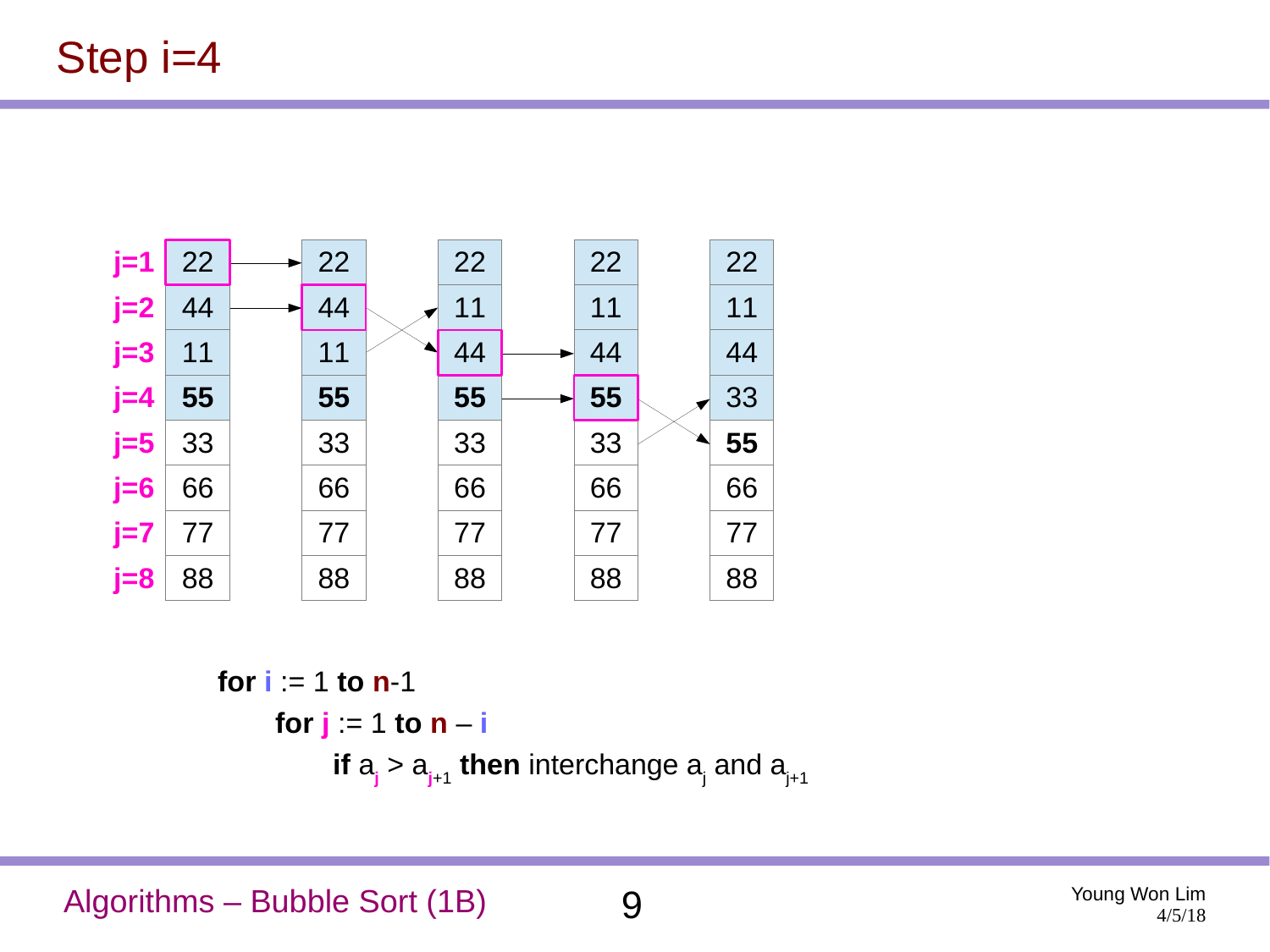

for 
$$
i := 1
$$
 to  $n-1$ 

\nfor  $j := 1$  to  $n - i$ 

\nif  $a_j > a_{j+1}$  then interchange  $a_j$  and  $a_{j+1}$ 

Algorithms – Bubble Sort  $(1B)$  10 Young Won Lim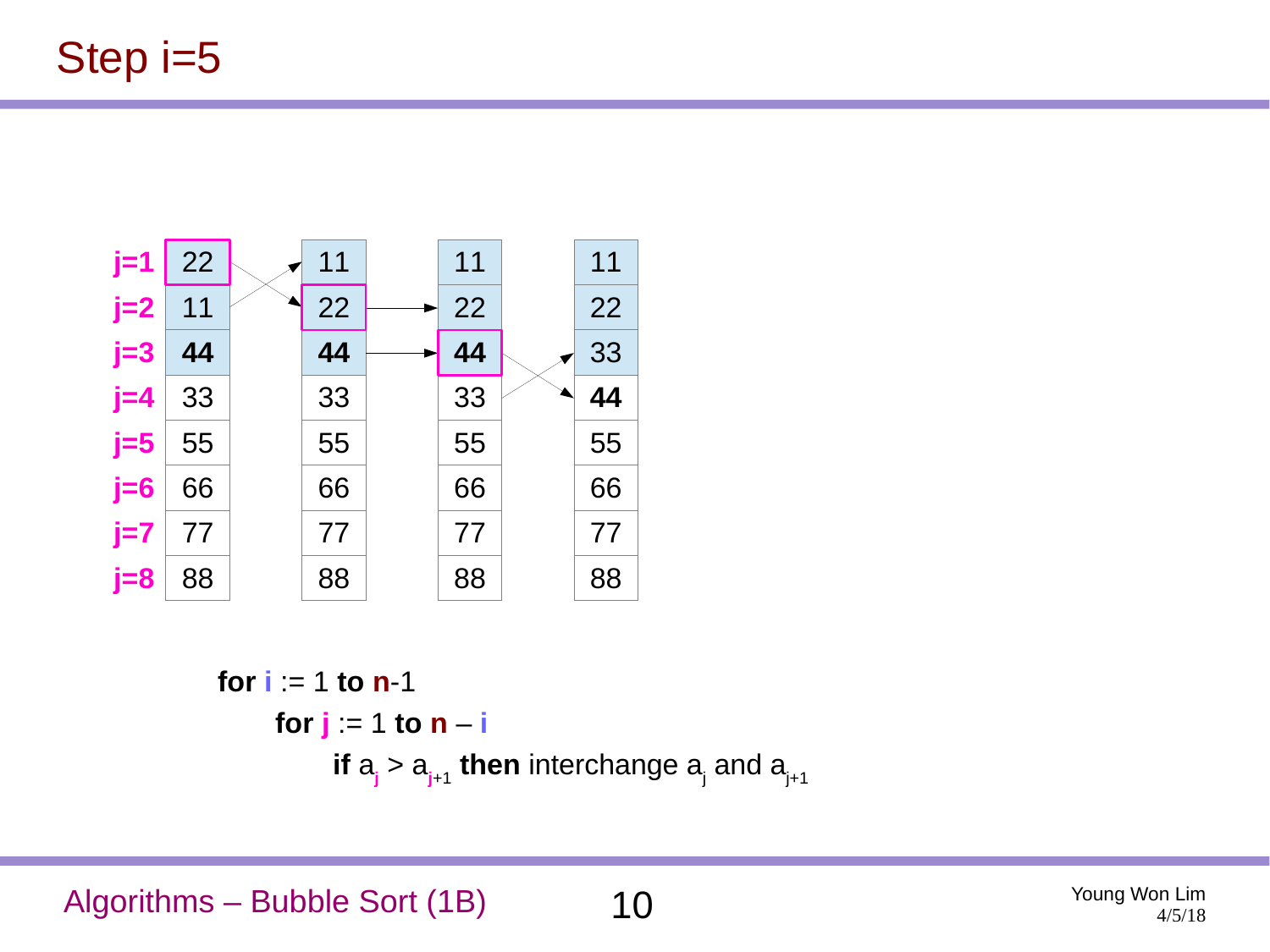

**for i** := 1 **to n**-1 **for**  $\mathbf{j} = 1$  **to**  $\mathbf{n} - \mathbf{i}$  $\mathbf{i}$ f a $_\mathbf{j}$  >  $\mathbf{a}_{_\mathbf{j+1}}$  **then** interchange  $\mathbf{a}_{_\mathbf{j}}$  and  $\mathbf{a}_{_\mathbf{j+1}}$ 

Algorithms – Bubble Sort  $(1B)$  11 Young Won Lim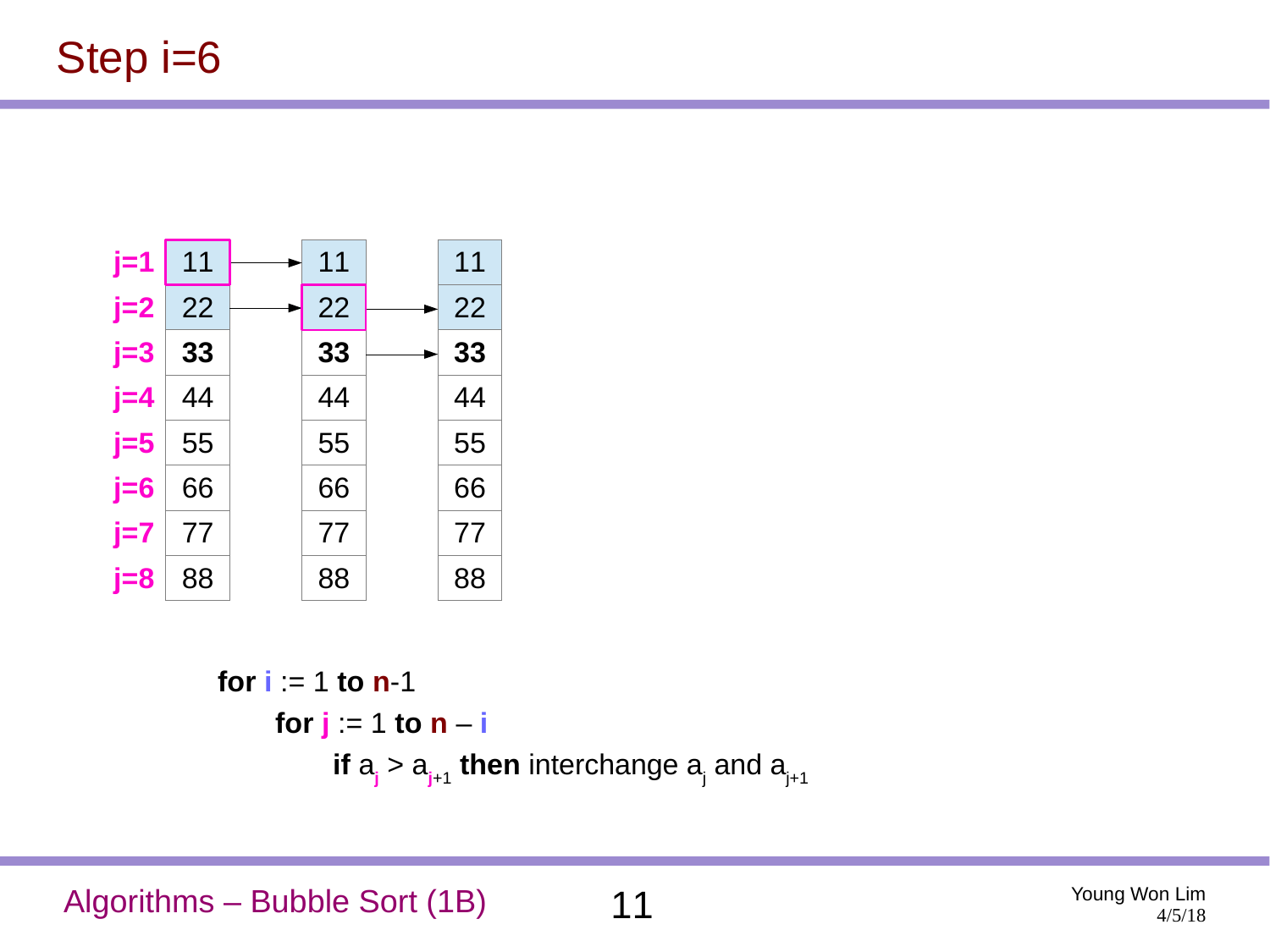

**for i** := 1 **to n**-1 **for**  $\mathbf{j} = 1$  **to**  $\mathbf{n} - \mathbf{i}$  $\mathbf{i}$ f a $_\mathbf{j}$  >  $\mathbf{a}_{_\mathbf{j+1}}$  **then** interchange  $\mathbf{a}_{_\mathbf{j}}$  and  $\mathbf{a}_{_\mathbf{j+1}}$ 

Algorithms – Bubble Sort (1B)  $12$  Young Won Lim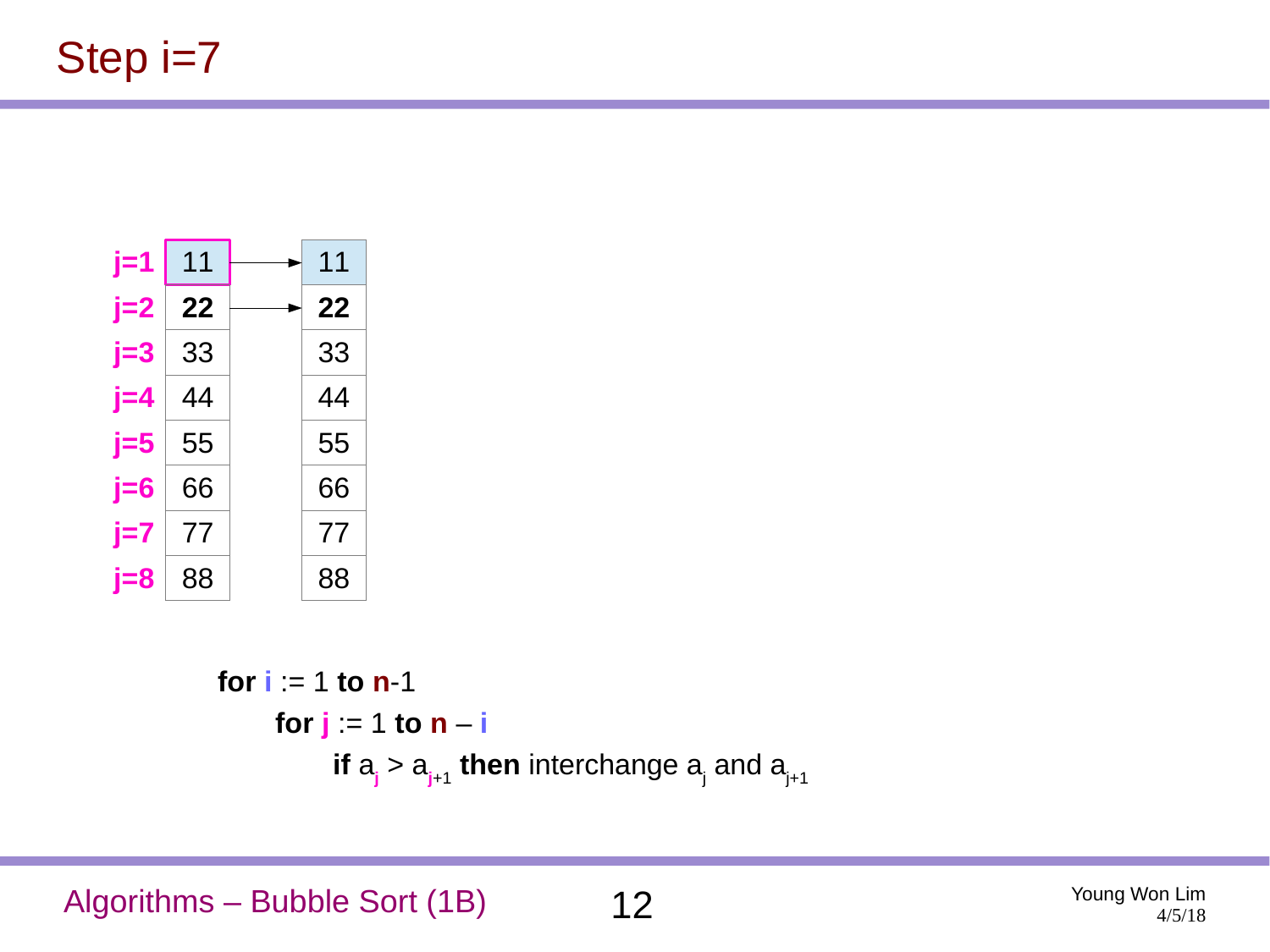## **Summary**



 $$ **for**  $\mathbf{j} = 1$  **to**  $\mathbf{n} - \mathbf{i}$  $\mathbf{i}$ f a $_\mathbf{j}$  >  $\mathbf{a}_{_\mathbf{j+1}}$  **then** interchange  $\mathbf{a}_{_\mathbf{j}}$  and  $\mathbf{a}_{_\mathbf{j+1}}$ 

Algorithms – Bubble Sort (1B) 13 The Material Music Coung Won Lim